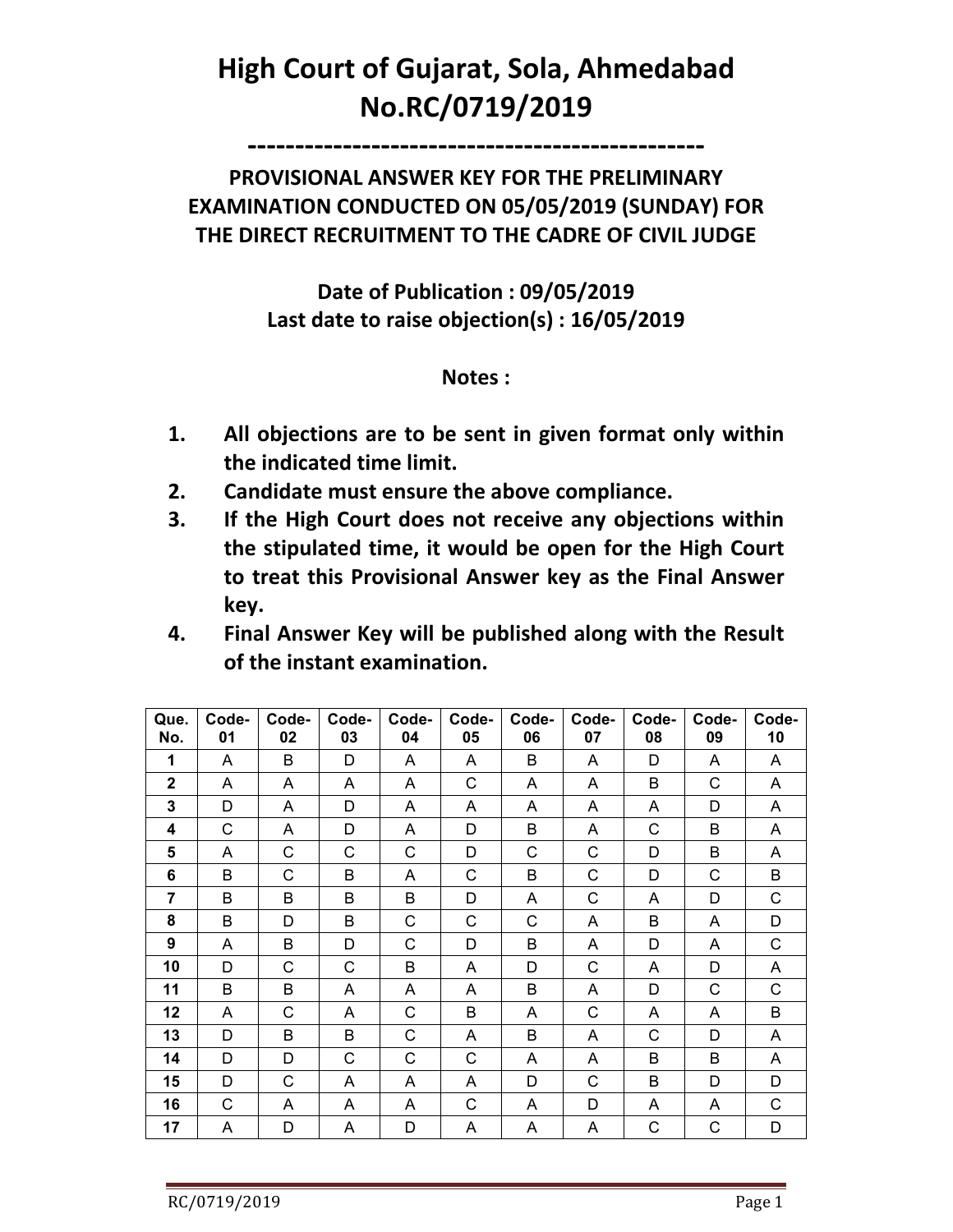| Que.<br>No. | Code-<br>01 | Code-<br>02  | Code-<br>03      | Code-<br>04 | Code-<br>05               | Code-<br>06      | Code-<br>07 | Code-<br>08      | Code-<br>09 | Code-<br>10      |
|-------------|-------------|--------------|------------------|-------------|---------------------------|------------------|-------------|------------------|-------------|------------------|
| 18          | A           | A            | A                | A           | C                         | B                | A           | A                | B           | A                |
| 19          | A           | C            | D                | B           | A                         | $\mathsf C$      | A           | A                | C           | A                |
| 20          | A           | D            | A                | A           | $\mathsf C$               | Α                | A           | Α                | D           | B                |
| 21          | D           | B            | С                | C           | Α                         | С                | B           | A                | Α           | A                |
| 22          | B           | C            | D                | B           | A                         | A                | A           | A                | A           | B                |
| 23          | B           | Α            | Α                | D           | A                         | Α                | Α           | B                | D           | D                |
| 24          | D           | Α            | D                | B           | B                         | A                | $\mathsf C$ | B                | B           | C                |
| 25          | C           | D            | D                | B           | Α                         | D                | B           | B                | С           | D                |
| 26          | B           | Α            | D                | B           | Α                         | C                | D           | D                | C           | C                |
| 27          | Α           | C            | D                | C           | $\mathsf C$               | Α                | B           | D                | Β           | Α                |
| 28          | Α           | А            | $\mathsf C$      | B           | B                         | $\mathsf C$      | Α           | Α                | Α           | A                |
| 29          | С           | A            | D                | B           | Α                         | B                | $\mathsf C$ | С                | Α           | Α                |
| 30          | B           | A            | A                | D           | D                         | A                | D           | B                | D           | C                |
| 31          | D           | D            | C                | $\mathsf C$ | A                         | D                | B           | B                | B           | D                |
| 32          | A           | B            | C                | D           | D                         | A                | D           | D                | B           | D                |
| 33          | B           | B            | $\mathsf C$      | Α           | D                         | C                | B           | D                | A           | A                |
| 34          | C           | Α            | D                | В           | Α                         | Α                | A           | B                | Α           | A                |
| 35          | B           | D            | A                | Α           | Α                         | B                | C           | B                | B           | С                |
| 36          | B           | D            | D                | Α           | $\mathsf C$               | B                | Α           | Α                | Α           | Α                |
| 37          | B           | Α            | B                | A           | B                         | A                | C           | A                | A           | A                |
| 38<br>39    | Α<br>D      | D<br>D       | B<br>$\mathsf C$ | Α<br>B      | A<br>$\mathsf C$          | C<br>$\mathsf C$ | В<br>D      | A<br>$\mathsf C$ | A<br>B      | С<br>$\mathsf C$ |
| 40          | Α           | B            | B                | $\mathsf C$ | Α                         | Α                | B           | B                | D           | D                |
| 41          | C           | Α            | A                | B           | B                         | D                | D           | С                | Α           | B                |
| 42          | D           | Α            | C                | Α           | D                         | B                | D           | A                | Α           | B                |
| 43          | A           | A            | A                | Α           | A                         | B                | C           | A                | D           | A                |
| 44          | C           | С            | A                | D           | A                         | A                | D           | Α                | A           | С                |
| 45          | D           | А            | D                | B           | В                         | Α                | Α           | С                | B           | C                |
| 46          | A           | B            | B                | C           | $\boldsymbol{\mathsf{A}}$ | $\mathsf A$      | B           | D                | A           | D                |
| 47          | D           | B            | A                | B           | D                         | A                | A           | D                | A           | D                |
| 48          | $\mathsf D$ | B            | A                | D           | B                         | D                | A           | A                | A           | A                |
| 49          | A           | A            | A                | B           | B                         | A                | B           | D                | A           | A                |
| 50          | B           | A            | B                | A           | A                         | A                | A           | A                | A           | B                |
| 51          | A           | B            | B                | A           | B                         | $\mathsf C$      | B           | A                | D           | D                |
| 52          | $\mathsf C$ | B            | A                | B           | B                         | A                | A           | $\mathsf C$      | Α           | $\mathsf C$      |
| 53          | $\mathsf C$ | A            | A                | A           | A                         | A                | A           | A                | A           | A                |
| 54          | B           | C            | D                | D           | $\mathsf C$               | D                | D           | A                | $\mathsf C$ | A                |
| 55          | A           | $\mathsf C$  | A                | D           | A                         | A                | $\mathsf C$ | A                | $\mathsf C$ | B                |
| 56          | A           | D            | $\mathsf C$      | D           | D                         | D                | A           | B                | B           | $\mathsf C$      |
| 57          | D           | A            | A                | A           | A                         | $\mathsf C$      | A           | A                | B           | A                |
| 58          | A           | A            | A                | A           | A                         | D                | B           | B                | $\mathsf C$ | D                |
| 59          | B           | A            | $\mathsf C$      | $\mathsf C$ | B                         | B                | D           | D                | B           | D                |
| 60          | A           | A            | A                | A           | A                         | $\mathsf C$      | D           | A                | Α           | A                |
| 61          | $\mathsf C$ | $\mathsf{C}$ | A                | A           | B                         | B                | B           | A                | B           | B                |
| 62          | C           | A            | A                | A           | B                         | D                | A           | D                | $\mathsf C$ | B                |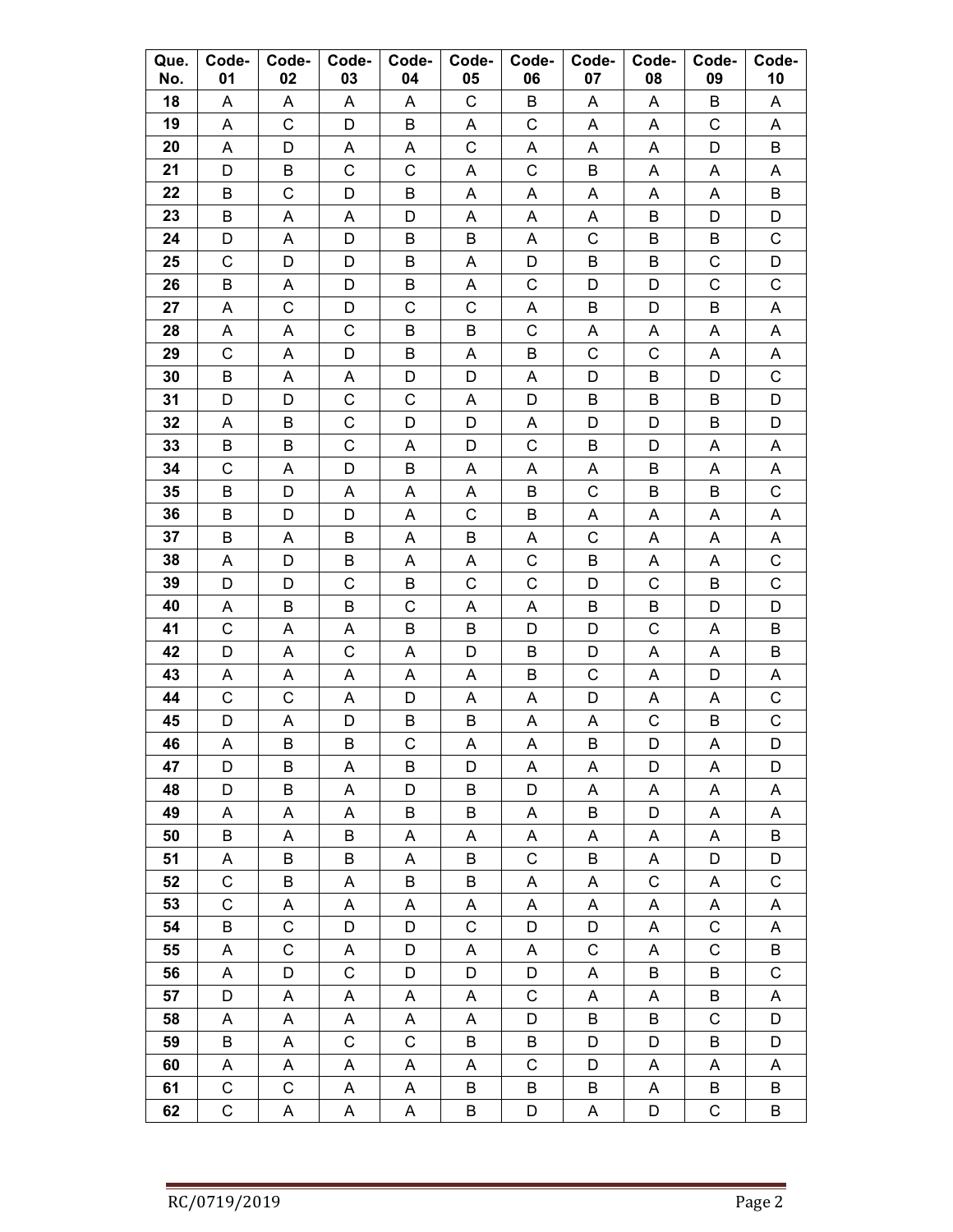| Que.<br>No. | Code-<br>01      | Code-<br>02      | Code-<br>03      | Code-<br>04  | Code-<br>05      | Code-<br>06  | Code-<br>07               | Code-<br>08                | Code-<br>09      | Code-<br>10  |
|-------------|------------------|------------------|------------------|--------------|------------------|--------------|---------------------------|----------------------------|------------------|--------------|
| 63          | C                | С                | B                | С            | D                | Α            | C                         | D                          | B                | Α            |
| 64          | Α                | Α                | B                | D            | $\mathsf C$      | А            | D                         | A                          | Α                | $\mathsf C$  |
| 65          | Α                | D                | A                | D            | D                | C            | D                         | $\mathsf C$                | C                | Α            |
| 66          | Α                | Α                | C                | C            | B                | B            | A                         | A                          | D                | C            |
| 67          | B                | A                | B                | A            | $\mathsf C$      | A            | A                         | Β                          | A                | A            |
| 68          | B                | B                | A                | A            | A                | B            | B                         | A                          | A                | Α            |
| 69          | C                | D                | A                | A            | A                | B            | D                         | $\mathsf C$                | A                | A            |
| 70          | Α                | D                | Α                | С            | Α                | B            | B                         | Β                          | C                | B            |
| 71          | Α                | $\mathsf C$      | A                | Α            | $\mathsf C$      | D            | A                         | D                          | D                | A            |
| 72          | C                | Α                | C                | D            | Α                | D            | A                         | B                          | Α                | B            |
| 73          | A                | B                | A                | D            | A                | A            | B                         | A                          | A                | A            |
| 74          | Α                | A                | С                | Α            | B                | А            | B                         | A                          | B                | Α            |
| 75          | A                | D                | A                | B            | B                | B            | D                         | C                          | D                | $\mathsf C$  |
| 76          | А                | B                | B                | Α            | B                | D            | D                         | Α                          | D                | B            |
| 77          | Α                | B                | C                | Α            | D                | А            | B                         | B                          | Α                | D            |
| 78          | A                | B                | C                | B            | B                | D            | $\mathsf C$               | Α                          | Α                | Α            |
| 79          | A                | Α                | A                | C            | C                | D            | $\mathsf C$               | A                          | D                | A            |
| 80          | D                | D                | A                | D            | D                | Α            | Α                         | Α                          | С                | Α            |
| 81          | Α                | A                | B                | Α            | B                | C            | B                         | $\mathsf C$                | D                | C            |
| 82          | C                | A                | A                | D            | D                | A            | $\mathsf C$               | $\mathsf C$                | B                | B            |
| 83          | Α                | A                | D                | A            | Α                | Α            | Α                         | A                          | C                | B            |
| 84          | C                | $\mathsf C$      | B                | C            | D                | C            | A                         | $\mathsf C$                | B                | B            |
| 85          | B                | Α                | Α                | C            | C                | D            | Α                         | A                          | С                | Α            |
| 86          | D                | $\mathsf C$      | A                | B            | A                | А            | $\mathsf C$               | C                          | D                | Α            |
| 87          | B                | Α                | B                | D            | B                | Β            | Α                         | D                          | Α                | Α            |
| 88          | D                | Α                | D                | Α            | D                | С            | B                         | A                          | A                | Α            |
| 89          | Α                | B                | B                | D            | Α                | D            | $\mathsf C$               | A                          | C                | D            |
| 90          | Α                | Α                | Α                | Α            | Α                | Α            | D                         | B                          | Α                | B            |
| 91          | D                | D                | B                | D            | $\mathsf{C}$     | $\mathsf{C}$ | $\boldsymbol{\mathsf{A}}$ | A                          | A                | $\mathsf{C}$ |
| 92          | B                | C<br>$\mathsf C$ | C                | A            | D<br>$\mathsf C$ | А            | A                         | В                          | A                | A            |
| 93          | A                |                  | B                | A            |                  | $\mathsf C$  | A                         | B                          | B                | A            |
| 94          | $\mathsf C$      | Α                | В                | A<br>$\sf B$ | A                | C            | B                         | A                          | C<br>$\mathsf C$ | D<br>$\sf B$ |
| 95          | A                | A                | A                |              | A                | Α            | A                         | $\mathsf C$                |                  |              |
| 96<br>97    | B<br>$\mathsf C$ | D<br>A           | A<br>$\mathsf C$ | Α<br>A       | Α<br>B           | Α<br>A       | B<br>A                    | $\mathsf C$<br>$\mathsf C$ | B                | D<br>B       |
| 98          |                  | B                | Α                | B            |                  |              | D                         |                            | Α                | Β            |
| 99          | А<br>С           | С                | A                | С            | A<br>C           | D<br>B       | C                         | С<br>A                     | Α<br>A           | D            |
| 100         | A                | A                | D                | A            | Α                | A            | A                         | D                          | Α                | B            |